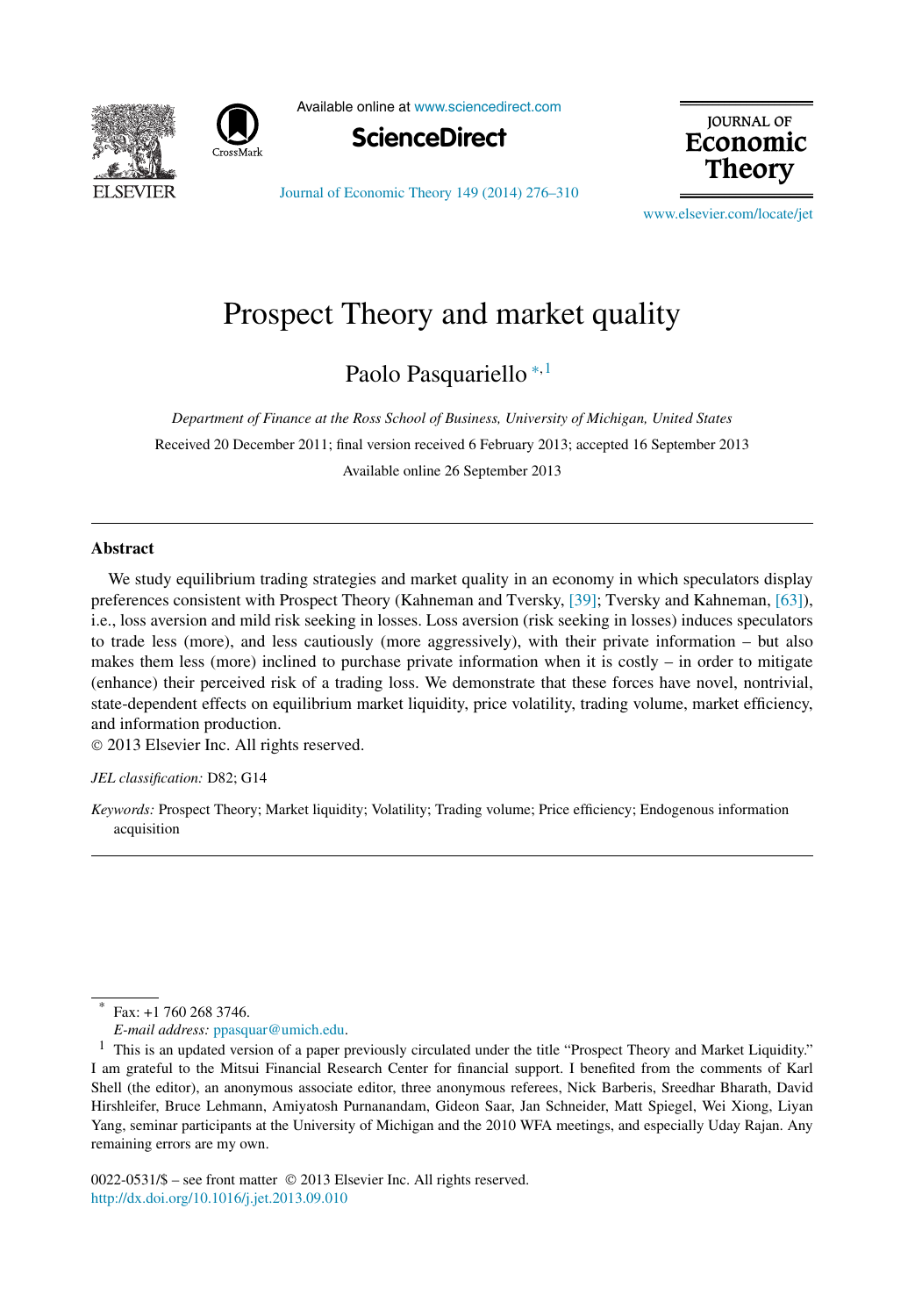### **1. Introduction**

Over the past two decades, a large and long-standing body of experimental evidence on human behavior has provided support to the notion, first formulated by Kahneman and Tversky [\[39\]](#page--1-0) as *Prospect Theory*, that the decision-making process of *any* economic agent may depart from the predictions of standard expected utility theory. In Tversky and Kahneman's [\[63\]](#page--1-0) version, Prospect Theory postulates that economic agents assess gambles with a value function defined over gains and losses relative to a reference point (instead of the absolute level of financial wealth or consumption), concave over gains (*risk aversion*), but convex (*risk seeking*) and steeper (*loss aversion*) over losses. Recent work employs modified versions of this theory to interpret the behavior of financial investors and study the pricing of financial securities. Prospect Theory arguments have been proposed to explain such known asset pricing puzzles as the magnitude of the equity premium, excess stock return volatility, momentum and the disposition effect, the value premium, or stock return predictability and its implications for portfolio selection.<sup>2</sup>

The past two decades have also been characterized by an increasing interest in the study of the process of price formation in financial markets. Market microstructure research has studied (both theoretically and empirically) such issues as the mechanisms through which private information is acquired, utilized, and impounded into prices, agents' reasons for trade and optimal trading strategies, and the implications for liquidity and volatility.<sup>3</sup> Yet, to our knowledge, this literature has not examined any of these issues when investors make decisions according to Prospect Theory.

The main objective of this paper is to investigate the effects of Prospect Theory on market quality. Our theoretical analysis makes two related contributions to the literature. First, its predictions are novel and indicate that these effects are nontrivial and may play an important role in explaining financial market quality. Second, its predictions are testable, thus possibly refutable rather than aimed at matching extant features of the data. As such, they provide an unbiased, albeit more challenging opportunity to assess the empirical relevance of unconventional utility models.

Our theory is based on a one-period model of sequential trading in the spirit of Grossman and Stiglitz  $[29]$ , Kyle  $[45]$ , and Vives  $[67]$ . The model is populated by a continuum of informed traders (competitive, price-taking speculators endowed with a noisy signal of the asset payoff) submitting demand schedules (i.e., generalized limit orders), noise traders submitting market orders, and competitive, risk-neutral market makers (MM). If a speculator's preferences are described by an exponential utility function (MV speculation), the model's implications for trading strategies, market depth (the inverse of Kyle's [\[45\]](#page--1-0) "lambda," or price impact of noise trading), price volatility, informed trading volume, and price informativeness are well-known in the literature (e.g., Vives  $[68]$ ). We depart from this standard setting by assuming that (PT) speculators display preferences capturing parsimoniously *all* of the aforementioned main features of Kahneman and Tversky's [\[39\]](#page--1-0) Prospect Theory – as well as their *relative* importance (as assessed by Tversky and Kahneman  $[63]$ .<sup>4</sup>

<sup>&</sup>lt;sup>2</sup> E.g., Benartzi and Thaler [\[10\],](#page--1-0) Aït-Sahalia and Brandt [\[2\],](#page--1-0) Barberis, Huang, and Santos [\[6\],](#page--1-0) Barberis and Huang [\[4\],](#page--1-0) Berkelaar, Kouwenberg, and Post [\[11\],](#page--1-0) Gomes [\[25\],](#page--1-0) Grinblatt and Han [\[28\],](#page--1-0) Barberis, Huang, and Thaler [\[7\],](#page--1-0) Kyle, Ou-Yang, and Xiong [\[46\],](#page--1-0) Barberis and Huang [\[5\],](#page--1-0) Barberis and Xiong [\[9\],](#page--1-0) and Li and Yang [\[52\].](#page--1-0)

 $3\text{ E.g., see the surveys in O'Hara [57], Hasbrouck [30], and Vives [68].}$  $3\text{ E.g., see the surveys in O'Hara [57], Hasbrouck [30], and Vives [68].}$  $3\text{ E.g., see the surveys in O'Hara [57], Hasbrouck [30], and Vives [68].}$  $3\text{ E.g., see the surveys in O'Hara [57], Hasbrouck [30], and Vives [68].}$  $3\text{ E.g., see the surveys in O'Hara [57], Hasbrouck [30], and Vives [68].}$  $3\text{ E.g., see the surveys in O'Hara [57], Hasbrouck [30], and Vives [68].}$  $3\text{ E.g., see the surveys in O'Hara [57], Hasbrouck [30], and Vives [68].}$ 

<sup>4</sup> More precisely, we assume that a PT speculator makes trading decisions maximizing a tractable piecewise *value function* nesting the mean-variance value function of a risk-averse (MV) speculator. This assumption allows us to char-